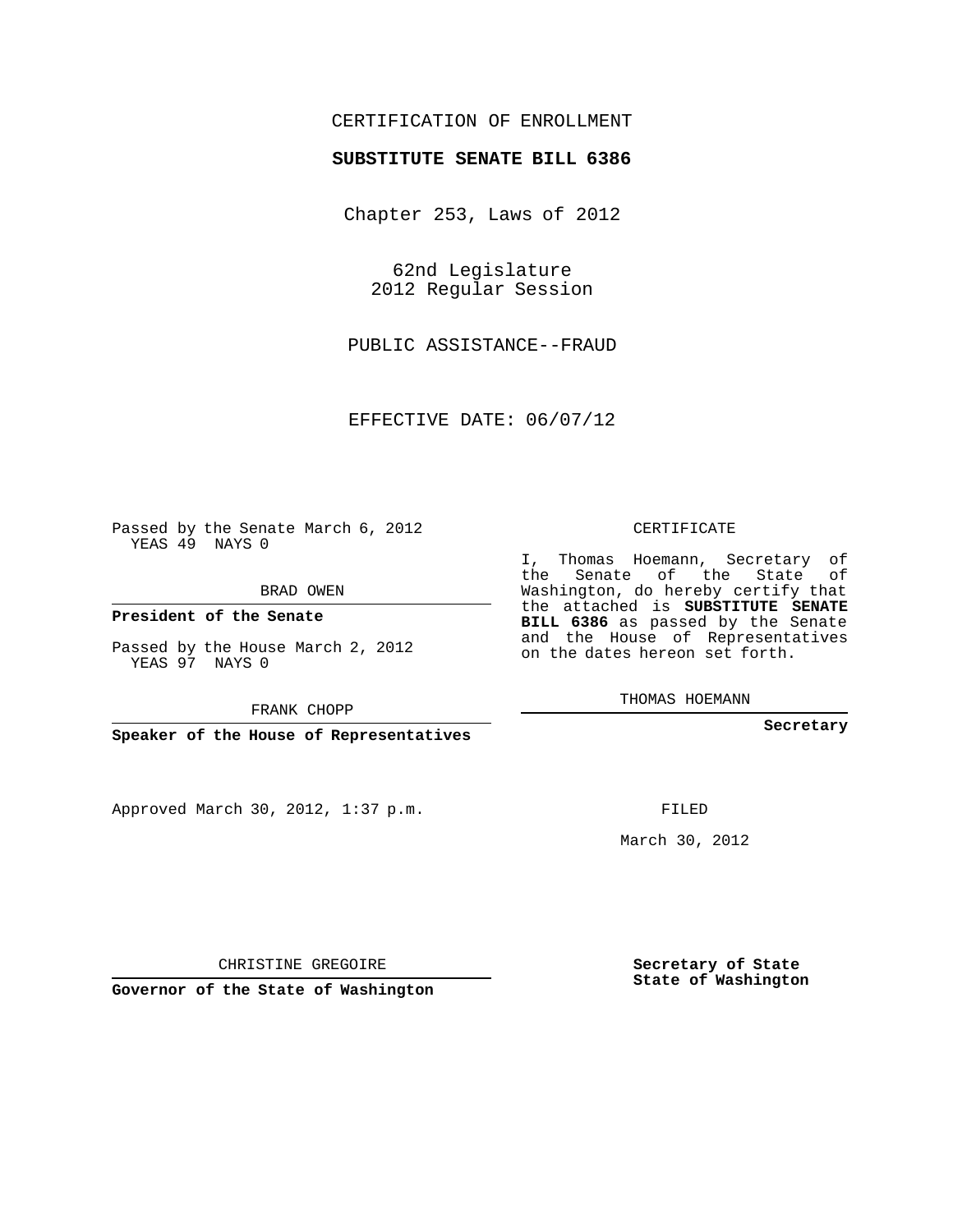## **SUBSTITUTE SENATE BILL 6386** \_\_\_\_\_\_\_\_\_\_\_\_\_\_\_\_\_\_\_\_\_\_\_\_\_\_\_\_\_\_\_\_\_\_\_\_\_\_\_\_\_\_\_\_\_

\_\_\_\_\_\_\_\_\_\_\_\_\_\_\_\_\_\_\_\_\_\_\_\_\_\_\_\_\_\_\_\_\_\_\_\_\_\_\_\_\_\_\_\_\_

AS AMENDED BY THE HOUSE

Passed Legislature - 2012 Regular Session

## **State of Washington 62nd Legislature 2012 Regular Session**

**By** Senate Human Services & Corrections (originally sponsored by Senators Carrell, Becker, Zarelli, Hargrove, Delvin, Schoesler, Honeyford, and Keiser)

READ FIRST TIME 02/03/12.

1 AN ACT Relating to fraud in state assistance programs; amending RCW 2 74.08.580, 74.04.014, and 43.215.135; adding a new section to chapter 3 74.08 RCW; creating a new section; and prescribing penalties.

4 BE IT ENACTED BY THE LEGISLATURE OF THE STATE OF WASHINGTON:

 NEW SECTION. **Sec. 1.** The legislature finds that fraud associated with public assistance programs is a significant problem in the state of Washington. Therefore, the legislature encourages the office of fraud and accountability within the department of social and health services to coordinate with the office of the state auditor and the department of early learning to improve the prevention, detection, and prosecution of fraudulent activity taking place in public assistance programs. It is the purpose of this act to significantly reduce fraud and to ensure that public assistance dollars reach the intended populations in need.

15 **Sec. 2.** RCW 74.08.580 and 2011 1st sp.s. c 42 s 14 are each 16 amended to read as follows:

17 (1) Any person receiving public assistance is prohibited from using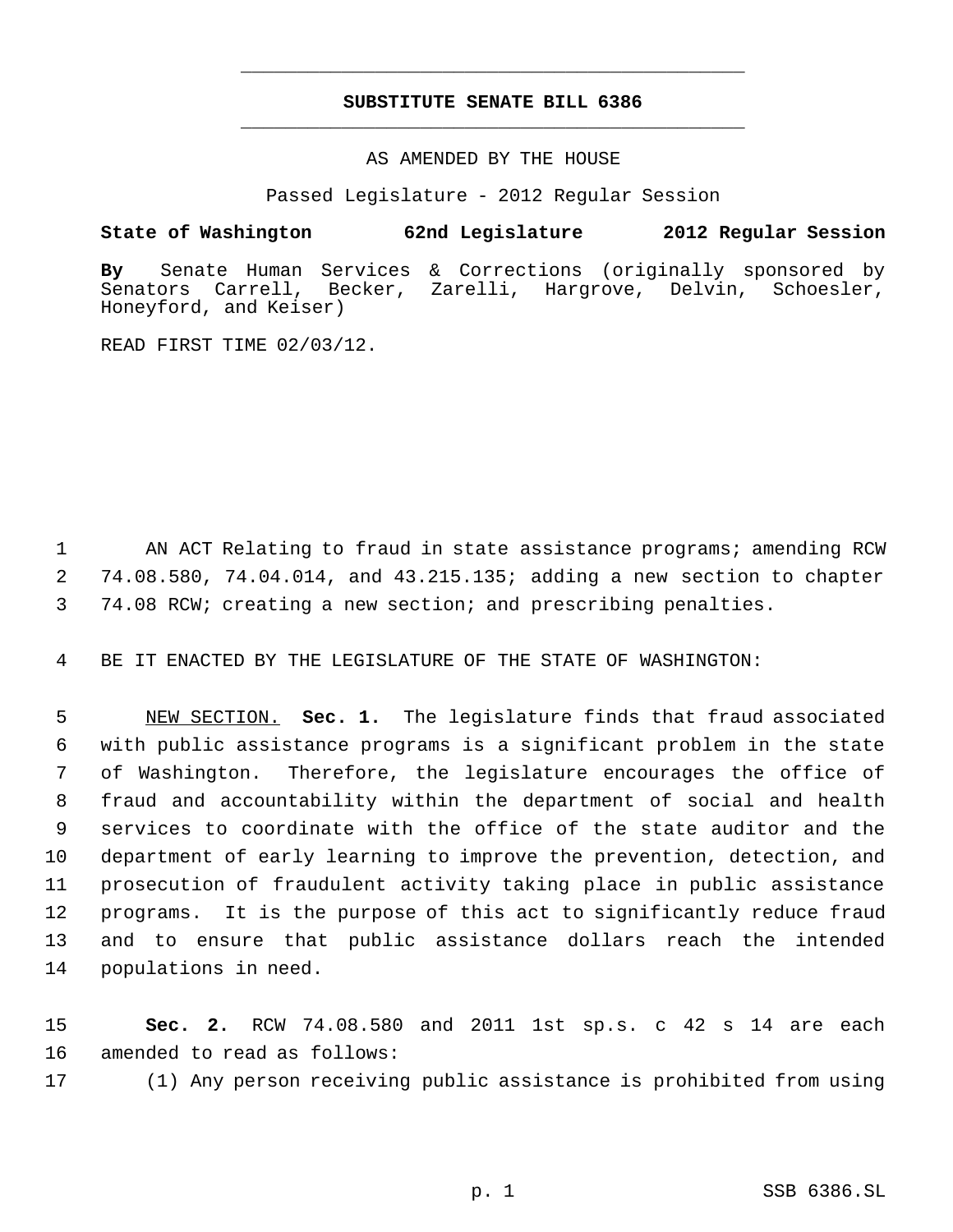electronic benefit cards or cash obtained with electronic benefit cards:

 (a) For the purpose of participating in any of the activities authorized under chapter 9.46 RCW;

 (b) For the purpose of parimutuel wagering authorized under chapter 67.16 RCW;

 (c) To purchase lottery tickets or shares authorized under chapter 67.70 RCW;

 (d) For the purpose of participating in or purchasing any activities located in a tattoo, body piercing, or body art shop licensed under chapter 18.300 RCW;

 (e) To purchase cigarettes as defined in RCW 82.24.010 or tobacco products as defined in RCW 82.26.010;

(f) To purchase any items regulated under Title 66 RCW; or

 (g) For the purpose of purchasing or participating in any activities in any location listed in subsection (2) of this section.

 (2) On or before January 1, 2012, the businesses listed in this subsection must disable the ability of ATM and point-of-sale machines located on their business premises to accept the electronic benefit card. The following businesses are required to comply with this mandate:

(a) Taverns licensed under RCW 66.24.330;

(b) Beer/wine specialty stores licensed under RCW 66.24.371;

(c) Nightclubs licensed under RCW 66.24.600;

(d) Contract liquor stores defined under RCW 66.04.010;

(e) Bail bond agencies regulated under chapter 18.185 RCW;

(f) Gambling establishments licensed under chapter 9.46 RCW;

 (g) Tattoo, body piercing, or body art shops regulated under chapter 18.300 RCW;

 (h) Adult entertainment venues with performances that contain erotic material where minors under the age of eighteen are prohibited under RCW 9.68A.150; and

 (i) Any establishments where persons under the age of eighteen are not permitted.

 (3) The department must notify the licensing authority of any business listed in subsection (2) of this section that such business has continued to allow the use of the electronic benefit card in violation of subsection (2) of this section.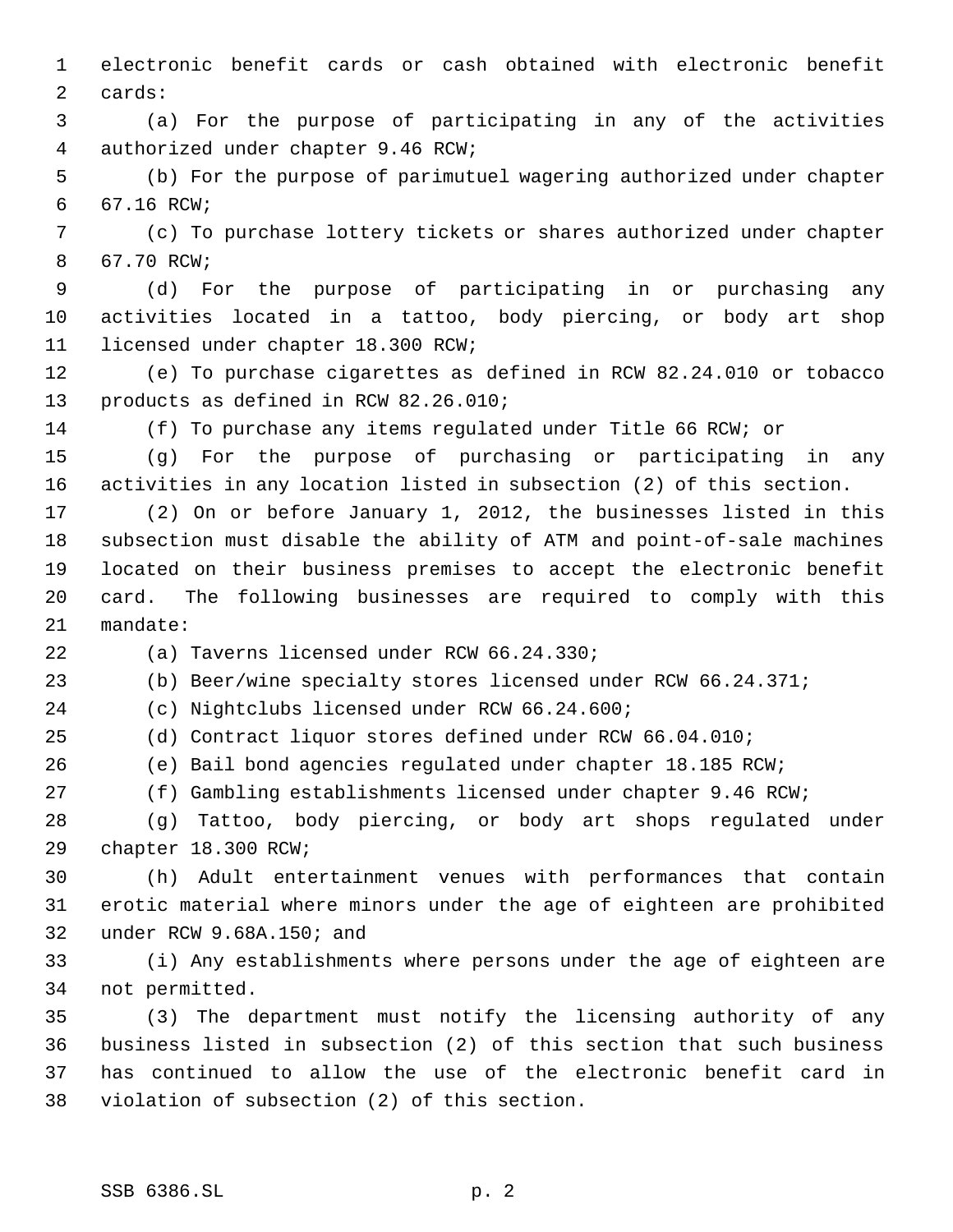(4) Only the recipient, an eligible member of the household, or the recipient's authorized representative may use an electronic benefit card or the benefit and such use shall only be for the respective 4 benefit program purposes. Unless a recipient's family member is an 5 eligible member of the household, the recipient's authorized representative, an alternative cardholder, or has been assigned as a 7 protective payee, no family member may use the benefit card. The recipient shall not sell, or attempt to sell, exchange, or donate an electronic benefit card or any benefits to any other person or entity.

10 (5) The first violation of subsection (1)  $((\theta + \theta + \theta))$  of this 11 section by a recipient constitutes a class 4 civil infraction under RCW 12 7.80.120. Second and subsequent violations of subsection (1) (( $\theta$ re 13  $(4)$ )) of this section constitute a class 3 civil infraction under RCW 14 7.80.120.

 (a) The department shall notify, in writing, all recipients of 16 electronic benefit cards that any violation of subsection (1) (( $\sigma$ r  $(4)$ )) of this section could result in legal proceedings and forfeiture of all cash public assistance.

 (b) Whenever the department receives notice that a person has 20 violated subsection (1)  $((or - (4))$  of this section, the department shall notify the person in writing that the violation could result in legal proceedings and forfeiture of all cash public assistance.

23 (c) The department shall assign a protective payee to the person 24 receiving public assistance who violates subsection (1) ( $(\overline{or} + \overline{(4)}})$ ) of 25 this section two or more times.

26 (6) In assigning a personal identification number to an electronic 27 benefit card, the department shall not routinely use any sequence of 28 numbers that appear on the card except in circumstances resulting from 29 in-state or national disasters. Personal identification numbers 30 assigned to electronic benefit cards issued to support the distribution 31 of benefits when there is a disaster may include a sequence of numbers 32 that appears on the card.

33 NEW SECTION. **Sec. 3.** A new section is added to chapter 74.08 RCW 34 to read as follows:

35 A person who has in his or her possession or under his or her 36 control electronic benefit cards issued in the names of two or more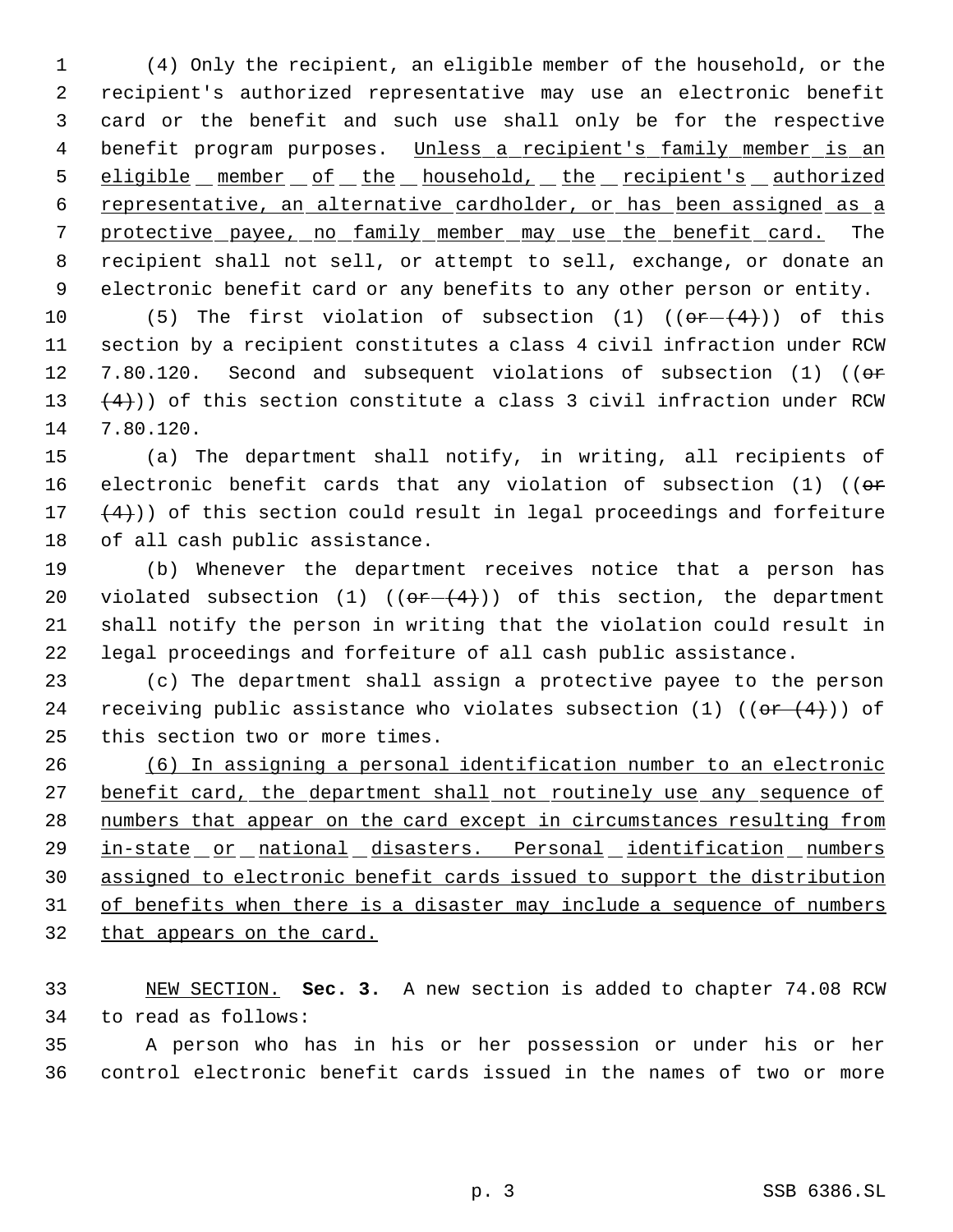persons and who is not authorized by those persons to have any of the cards in his or her possession is guilty of a misdemeanor.

 **Sec. 4.** RCW 74.04.014 and 2011 1st sp.s. c 42 s 24 are each amended to read as follows:

 (1) In carrying out the provisions of this chapter, the office of fraud and accountability shall have prompt access to all individuals, records, electronic data, reports, audits, reviews, documents, and other materials available to the department of revenue, department of labor and industries, department of early learning, employment security department, department of licensing, and any other government entity that can be used to help facilitate investigations of fraud or abuse as determined necessary by the director of the office of fraud and accountability.

14 (2) The investigator shall have access to all original child care 15 records maintained by licensed and unlicensed child care providers with 16 the consent of the provider or with a court order or valid search warrant.

 (3) Information gathered by the department, the office, or the fraud ombudsman shall be safeguarded and remain confidential as required by applicable state or federal law. Whenever information or 21 assistance requested under subsection  $(1)$  or  $(2)$  of this section is, in the judgment of the director, unreasonably refused or not provided, the director of the office of fraud and accountability must report the circumstances to the secretary immediately.

 **Sec. 5.** RCW 43.215.135 and 2011 1st sp.s. c 42 s 11 are each amended to read as follows:

 (1) The department shall establish and implement policies in the working connections child care program to promote stability and quality of care for children from low-income households. Policies for the expenditure of funds constituting the working connections child care program must be consistent with the outcome measures defined in RCW 74.08A.410 and the standards established in this section intended to promote continuity of care for children.

 (2) ((As a condition of receiving a child care subsidy or a working connections child care subsidy, the applicant or recipient must seek